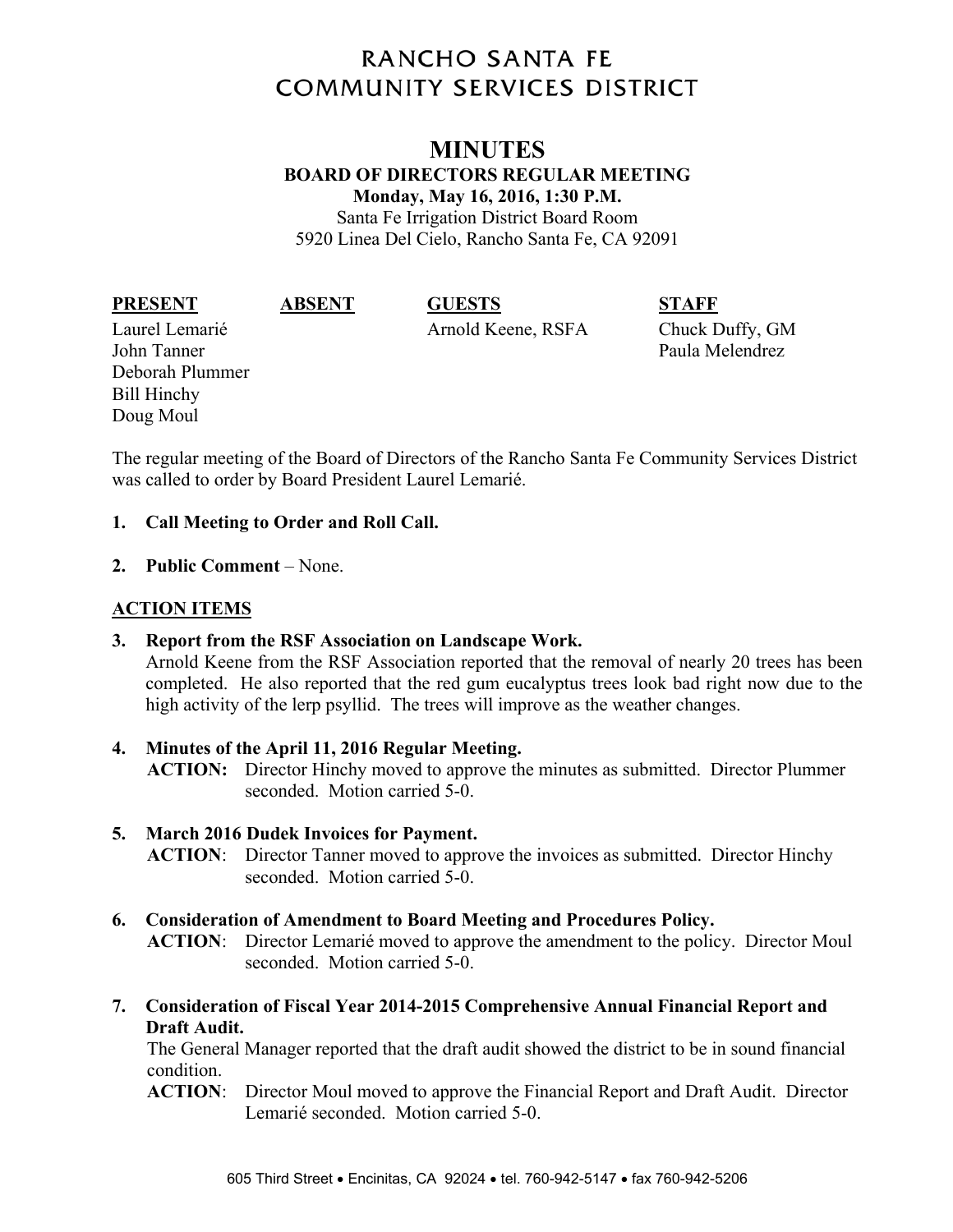**8. Consideration of Draft Fiscal Year 2016/17 Sewer, Landscape, and Security Services District Budgets, Potential Rate Increase, and Related Enacting Ordinance No. 2016-01.**  General Chuck Duffy provided a review of the draft budgets, and responded to questions from the Board. Mr. Duffy also explained that the net gain from operations to fund the sewer reserves for capital projects is expected to be \$85,000, while capital replacement projects totaling \$670,000 for FY 2016/17 will offset this gain. To rectify this issue and ensure a healthy financial state for the District, the General Manager recommended increasing the annual sewer service charge from \$800 per EDU to \$950 per EDU for the coming fiscal year. This increase should maintain the current level of reserves for the next 3-5 years. The budget will be brought back to the Board at the July meeting for final approval.

**ACTION:** Director Tanner moved to:

- 1. Direct staff to follow the process outlined in Prop 218 and provide mailed notice to ratepayers.
- 2. Schedule a public hearing for our July Regular Meeting.
- 3. Waive the first reading of the rate increase ordinance.
- 4. Approve Ordinance 2016-01 increasing the annual sewer service charge to \$950. A second reading of the ordinance will be required at the July board meeting for final approval.
- 5. Direct staff to publish the ordinance in a newspaper of general circulation within the District at least 5 days prior to the July board meeting, and to post a certified copy of the ordinance in the District office.

 Director Hinchy seconded. Motion carried 3-2, with Directors Plummer and Lemarié opposed.

#### **9. Consideration of Agreement A-2016-01 for Reimbursement of the Via De Fortuna Sewer Main Extension (Bauce).**

**ACTION**: Director Plummer moved to approve the agreement as presented. Director Tanner seconded. Motion carried 5-0.

## **10. Consideration of Ordinance No. 2016-02 for the Via De Fortuna (Bauce) Sewer Reimbursement Agreement (first reading).**

**ACTION:** Director Tanner moved to:

- 1. Waive the first reading of the reimbursement ordinance.
- 2. Approve the ordinance. A second reading of the ordinance will be required at the July board meeting for final approval.
- 3. Direct staff to publish the ordinance in a newspaper of general circulation within the District at least 5 days prior to the next board meeting, and to post a certified copy of the ordinance in the District's offices.

### **11. Consideration of LAFCO 2015-2016 Run-Off Special Districts Election.**

**ACTION**: Director Plummer moved to cast a vote for Judy Hanson for the Alternate Special District Member. Director Tanner seconded. Motion carried 5-0.

### **12. Santa Fe Valley Development Project and Community Facilities District No. 1.**

- a. Santa Fe Valley Project Update Noted and filed.
- b. CFD Fund Balances Noted and filed.

#### **13. District Engineer's Report.**